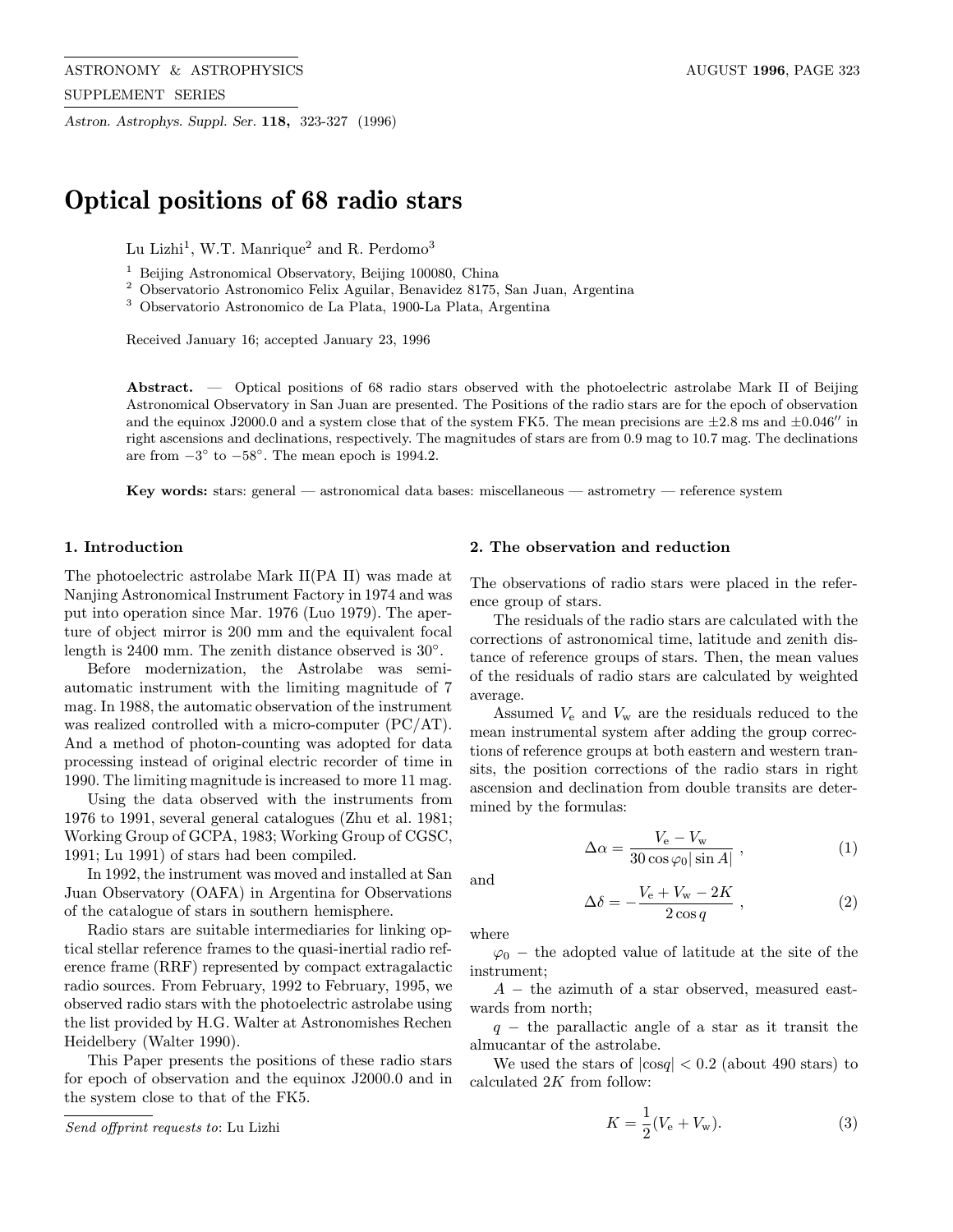### 3. Results and comparison with CAMC4

From February, 1992 to February, 1995, there are 68 radio stars to be observed. Using the data observed with the photoelectric astrolabe, the catalogue of radio stars in San Juan (RSSJ) has been compiled from double transits. The mean number of observation of each star is about 80 (38 in the eastern transit, 42 in the western transits) The mean precisions are  $\pm 2.8$  ms and  $\pm 0.046''$  in right ascension and declination, respectively.

There are 42 radio stars in both program between RSSJ and CAMC4 at near observational epoch. So we try to do a comparison between their respective position after reducing to same epoch, 1990. The differences in the sense RSSJ – CAMC4 are shown in the Table 1.

In Table 1, the columns are as follow:

1. Radio stars number of INCA;

2: CAMC4 number;

3: Visual magnitude;

4: Spectral type;

5: Right ascension of RSSJ referred to equinox J2000.0 at epoch 1990;

6: Declination of RSSJ referred to equinox J2000.0 at epoch 1990;

7: Right ascension of CAMC4 referred to equinox J2000.0 at epoch 1990;

8: Declination of CAMC4 referred to equinox J2000.0 at epoch 1990;

9: The difference on right ascension (RSSJ-CAMC4) in unit of  $0.001$ <sup>s</sup>;

10: The difference on declination (RRSJ-CAMC4) in unit of  $0.01$ ";

The catalogue of radio stars observed in San Juan is given in Table 2. The description of each column are:

- 1. Radio stars number of INCA;
- 2: SAO number;
- 3: HD number;
- 4: Visual magnitude;
- 5: Spectral type;

6: Right ascension referred to equinox J2000.0 at observation epoch;

8: Mean errors of position on Right ascension in unit of 0.001<sup>s</sup> ;

7: Declination referred to equinox J2000.0 at observation epoch;

9: Mean errors of position on declination in unit of  $0.01''$ ;

10: Number of observations in the eastern transit;

11: Number of observations in the western transit;

12: Mean epoch of observations.

# References

Carlsberg Meridian Catalogue in La Palma, 1989

Lu Lizhi, 1991, Publ. Beijing Astron. Obs. 17, 1

Lu Lizhi, Luo Dingjiang, et al., 1980, Acta Astron. Sin. 22, 305

Luo Dingjiang, et al., 1979, Publ. Beijing Astron. Obs. 1, 56

Walter H.G., et al., 1990, A&AS 86, 357

Working Group of GCPA, 1983, Acta Astron. Sin. 24, 267

Working Group of CGSC, 1991, Publ. House Surveying and Mapping, Beijing

Zhu Yuanxian, Lu Lizhi, Luo Dingjiang, Ling Zhaofen, 1981, Publ. Beijing Astron. Obs. 1, 1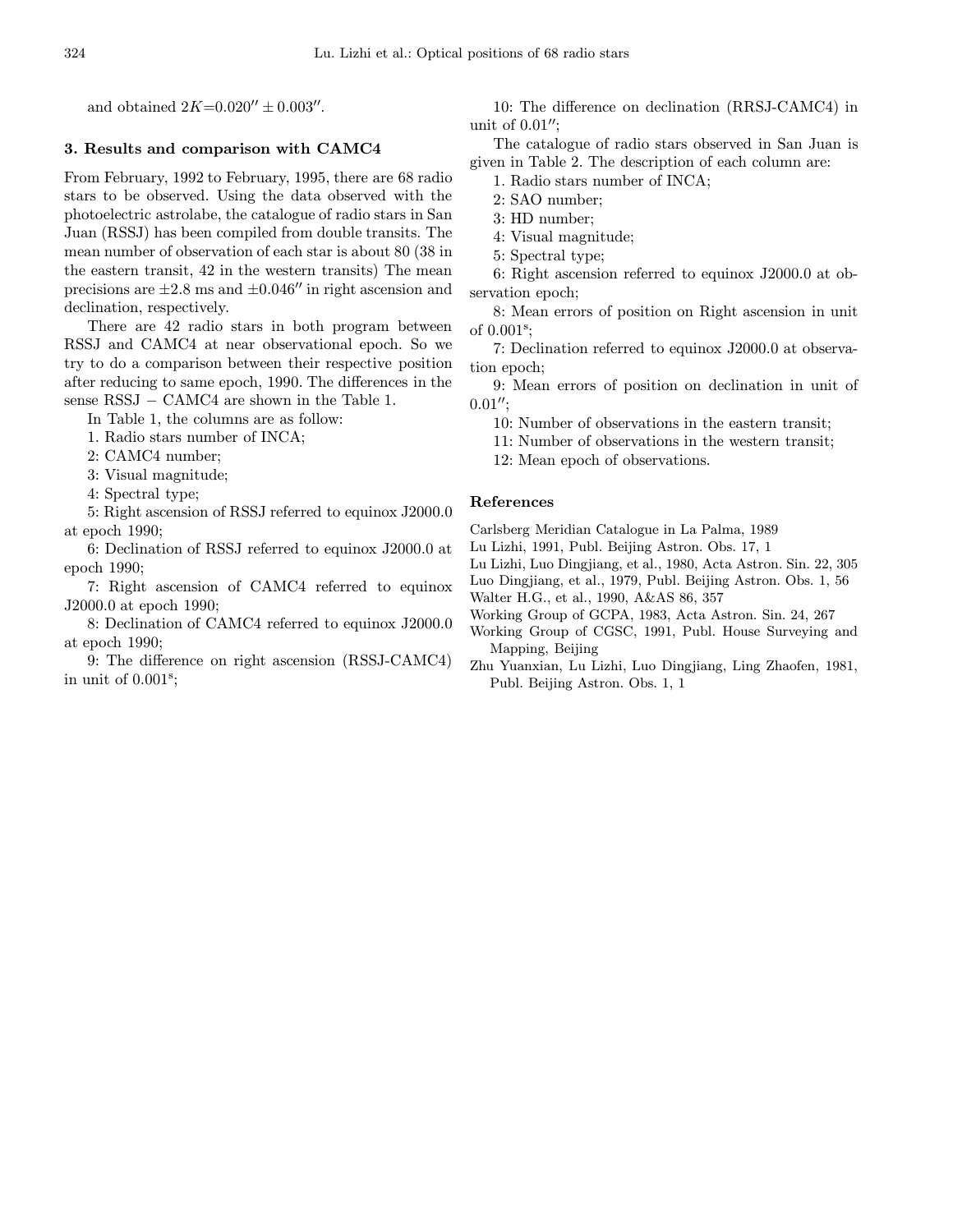Table 1. The difference of positions (RSSJ-CAMC4)

| <b>INCA</b> | CAMA4                 | Mag      | ${\rm Sp}$     | $\alpha$ <sub>rssj</sub> | $\delta_{\rm rssj}$    | $\alpha_{\rm came}$ | $\delta_{\rm came}$     | $\Delta \alpha$  | $\overline{\Delta \delta}$ |
|-------------|-----------------------|----------|----------------|--------------------------|------------------------|---------------------|-------------------------|------------------|----------------------------|
|             |                       |          |                | h<br>m s                 | $^{\prime}$<br>$\circ$ | h m s               | $1 \quad 11$<br>$\circ$ | $\rm ms$         | $0^{\prime\prime}.01$      |
|             |                       |          |                |                          |                        |                     |                         |                  |                            |
| 1010        | $\boldsymbol{200882}$ | 5.35     | G <sub>5</sub> | 1 16 36.353              | $-23000.82$            | 1 16 36.364         | $-23000.73$             | $-11$            | $^{\rm \scriptstyle -9}$   |
| 1043        | 202728                | 8.40     | $\bf{A}$       | 4 43 45.822              | $-10$ 40 56.21         | 4 43 45.816         | $-10$ 40 56.21          | $\,6\,$          | $\boldsymbol{0}$           |
| 1060        | 203132                | 7.00     | G <sub>3</sub> | 5 40 39.688              | $-20$ 17 55.79         | 5 40 39.707         | $-20$ 17 $55.91$        | $-19$            | $12\,$                     |
| $1061\,$    | 203137                | $8.00\,$ | A <sub>0</sub> | 5 41 02.295              | $-2$ 43 00.85          | 5 41 02.297         | $-2$ 43 00.82           | $-2$             | $^{\rm -3}$                |
| $1075\,$    | 203719                | 6.71     | Wn             | $6\ 54\ 13.050$          | $-23541.93$            | 6 54 13.046         | $-23542.23$             | $\overline{4}$   | $30\,$                     |
| 1083        | 203955                | 4.90     | M <sub>2</sub> | 7 33 47.968              | $-14$ 31 26.08         | 7 33 47.962         | $-14$ 31 26.03          | 6                | $\text{-}5$                |
| 1092        | 204385                | 7.20     | G <sub>2</sub> | 8 59 42.760              | 0000.00                | 8 59 42.742         | $-274858.28$            | 18               |                            |
| 1093        | 306733                | 7.45     | K <sub>0</sub> | 9 24 49.040              | $-234934.61$           | 9 24 49 048         | $-234934.30$            | $-8$             | $-31$                      |
| 1097        | 406021                | 8.84     | K2             | 9 37 13.024              |                        | 9 37 12.998         | $-42$ 01 14.70          | 26               |                            |
| 1116        | 308446                | $8.10\,$ | G5             | 11 39 22.239             |                        | 11 39 22.244        | $-39$ $23$ $07.21$      | $-5$             |                            |
|             |                       |          |                |                          |                        |                     |                         |                  |                            |
| 1155        | 310689                | 9.80     | G5             | 14 35 48.437             | $-180211.25$           | 14 35 48.426        | $-180211.49$            | 11               | 24                         |
| 1190        | 206894                | 5.97     | O <sub>5</sub> | 18 03 52.450             | $-24$ 21 38.63         | 18 03 52.441        | $-242138.61$            | $\boldsymbol{9}$ | $^{\rm -2}$                |
| 1198        | 207024                | 9.70     | O <sub>9</sub> | 18 25 31.469             | $-12$ 41 24.38         | 18 25 31.492        | $-12$ 41 24.25          | $-23$            | $\mbox{-}13$               |
| 1208        | 315232                | 6.90     | $_{\rm K0}$    | 19 22 40.299             | $-203833.47$           | 19 22 40.298        | $-203833.80$            | 1                | $33\,$                     |
| 1209        | 207559                | 9.20     | G <sub>5</sub> | 19 22 57.224             | $-14$ 15 31.78         | 19 22 57.212        | $-14$ 15 31.99          | 12               | 21                         |
| 1210        | 413340                | 9.60     | K <sub>0</sub> | 19 28 05.543             |                        | 19 28 05.505        | $-40\ 50\ 05.15$        | $38\,$           |                            |
| 1212        | 207751                | 8.30     | G <sub>5</sub> | 19 39 38.804             | $-6$ 03 49.29          | 19 39 38.799        | $-6$ 03 49.08           | $\bf 5$          | $-21$                      |
| 1226        | 316144                | 9.00     | K <sub>0</sub> | $20\ 29\ 36.859$         | $-210734.70$           | 20 29 36.862        | $\mbox{-}21$ 07 34.40   | $-3$             | $-30$                      |
| 1238        | 208993                | 7.80     | K <sub>0</sub> | 21 14 52.750             |                        | 21 14 52.752        | $-31$ 11 00.58          | $-2$             |                            |
| 1242        | 317194                | 10.77    | G <sub>5</sub> | 21 39 48.889             | $\mbox{-}16$ 00 21.09  | 21 39 48.872        | $-160020.99$            | 17               | $-10$                      |
|             |                       |          |                |                          |                        |                     |                         |                  |                            |
| 2003        | 200228                | 6.39     | G <sub>2</sub> | 0 22 51.515              | $-12$ 12 34.52         | 0 22 51.505         | $-12$ 12 35.04          | 10               | $52\,$                     |
| 2083        | 202464                | 7.10     | $\rm G2$       | 4 09 40.870              | $-75335.30$            | 4 09 40.868         | $-75335.42$             | $\boldsymbol{2}$ | $12\,$                     |
| 2115        | 304046                | 6.54     | B <sub>2</sub> | 5 35 21.883              | $-42939.06$            | 5 35 21.858         | $-42939.13$             | $25\,$           | $\scriptstyle{7}$          |
| 2167        | 305357                | 5.79     | G8             | 7 27 51.683              | $-11$ 33 $25.18$       | 7 27 51.664         | $-11$ 33 24.83          | $19\,$           | $\mbox{-}35$               |
| 2290        | 410516                | 7.40     | K <sub>0</sub> | 15 23 26.070             | $-63636.59$            | 15 23 26.059        | $-63636.51$             | 11               | $-8$                       |
| $2470\,$    | 104462                | $8.00\,$ | ${\rm G}5$     | $21\ 34\ 16.560$         | $-132901.58$           | 21 34 16.564        | $-132901.50$            | $-4$             | $\text{-}8$                |
| 2602        | 302705                | 8.29     | A4             | 3 32 25.145              | $-3$ 18 47.77          | 3 32 25.148         | $-3$ 18 47.68           | $^{\rm -3}$      | $^{\rm -9}$                |
| $2603\,$    | 305266                | 5.70     | F1             | 7 19 28.067              | $-16$ 23 $41.68$       | 7 19 28.066         | $-16$ 23 $41.66$        | $\mathbf{1}$     | $-2$                       |
| 2605        | 308764                | 4.02     | F2             | $12\ 08\ 24.752$         | $-24$ 43 43.61         | 12 08 24.728        | $-24$ 43 43.62          | 24               | $1\,$                      |
| 2607        | 408760                | 8.98     | A <sub>2</sub> | 13 15 20.783             | $-172816.82$           | $13\ 15\ 20.756$    | $-172817.13$            | 27               | 31                         |
|             |                       |          |                |                          |                        |                     |                         |                  |                            |
| $2610\,$    | 311909                | 8.20     | F5             | 15 54 27.056             |                        | 15 54 27.052        | -30 25 $31.00\,$        | $\overline{4}$   |                            |
| 2652        | 301370                | 8.10     | G <sub>5</sub> | $1\ 46\ 41.538$          | $-240051.26$           | 1 46 41.539         | $-240051.41$            | $-1$             | 15                         |
| 2653        | 201760                | 8.10     | G5             | 2 43 25.506              |                        | 2 43 25.476         | $-375541.93$            | $30\,$           |                            |
| 2657        | 402781                | 7.10     | K <sub>0</sub> | 5 14 30.531              | $-26$ 12 30.79         | 5 14 30.520         | $-26$ 12 30.54          | 11               | $-25$                      |
| 2659        | 404542                | 7.00     | $_{\rm K0}$    | 7 36 13.773              |                        | 7 36 13.774         | $-44\ 57\ 27.01$        | $-1$             |                            |
| 2660        | 405128                | 7.80     | G5             | 8 25 14.155              | $-7$ 10 12.79          | 8 25 14.165         | $\mbox{-}7$ 10 $13.00$  | $-10$            | 21                         |
| 2661        | 405211                | $6.36\,$ | K <sub>0</sub> | $8\ 32\ 58.531$          |                        | $8\ 32\ 58.521$     | $-34$ 38 02.37          | 10               |                            |
| 2663        | 406942                | 8.20     | K2             | $10\ 53\ 14.896$         |                        | $10\ 53\ 14.880$    | $-32\ 59\ 18.95$        | 16               |                            |
| 2664        | 407969                | 8.30     | K <sub>0</sub> | $12\ 13\ 20.708$         | $-90447.07$            | 12 13 20.703        | $-90447.04$             | 5                | $-3$                       |
| 2665        | 309814                | 8.84     | K <sub>2</sub> | 13 36 08.312             |                        | 13 36 08.310        | $-332844.54$            | $\overline{c}$   |                            |
| 2666        | 206583                | 6.70     | $\rm K2$       | 17 16 13.728             |                        | 17 16 13.722        | $-263234.91$            | 6                |                            |
| 2710        | 206416                | 8.10     | K5             | 16 54 17.937             | $-6$ 42 42.60          | 16 54 17.917        | $-6$ 42 42.43           | 20               | $-17$                      |
|             |                       |          |                |                          |                        |                     |                         |                  |                            |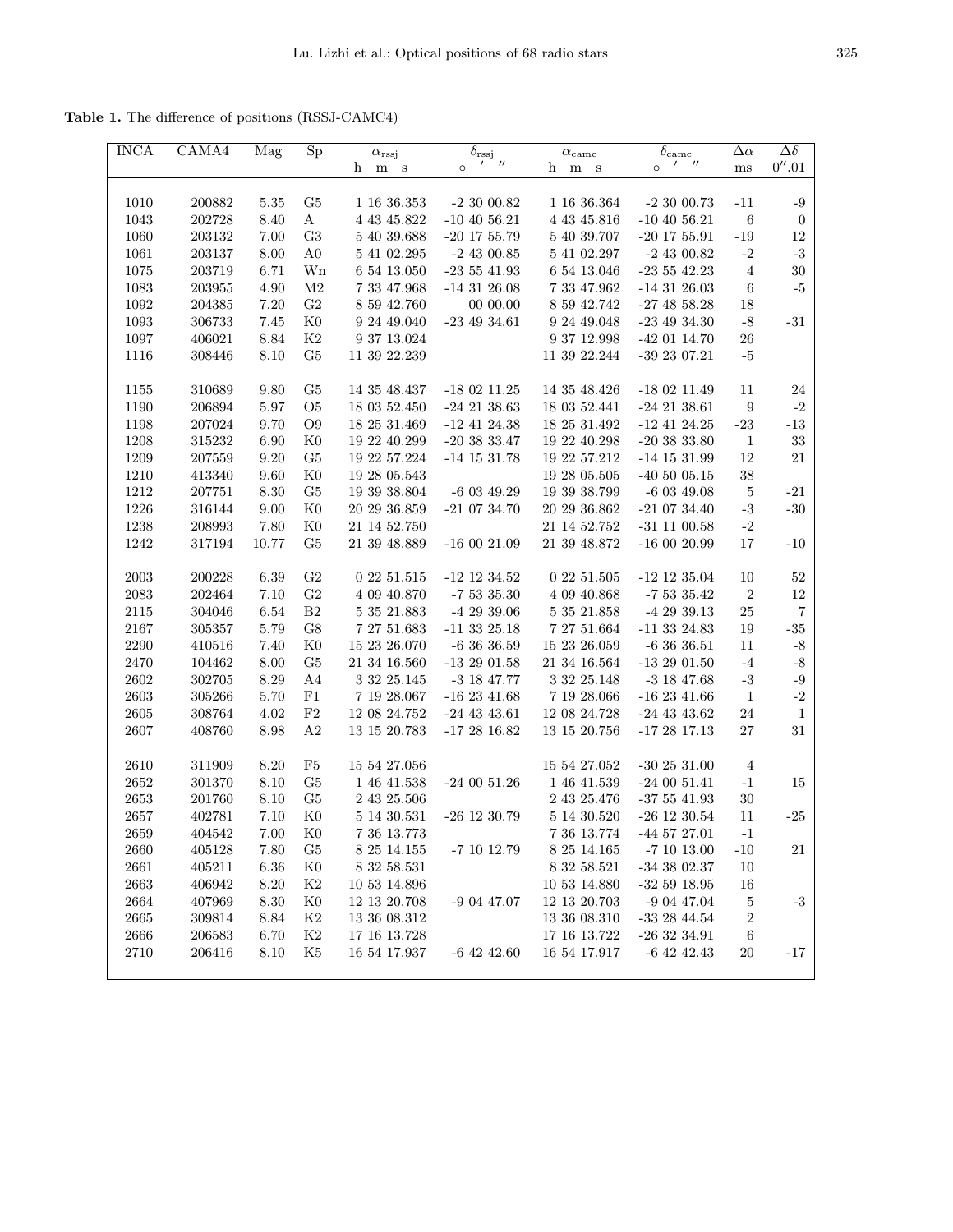Table 2. Optical positions of radio stars observed in San Juan

| <b>INCA</b>         | <b>SAO</b> | HD     | Mag      | Sp             | $\alpha_{2000}$  | $M_{\alpha}$ | $\delta_{2000}$             | $M_{\delta}$          | $N_{\rm e}$ | $N_{\rm w}$ | Epoch                |
|---------------------|------------|--------|----------|----------------|------------------|--------------|-----------------------------|-----------------------|-------------|-------------|----------------------|
|                     |            |        |          |                | h m s            | $\rm ms$     | $1 - H$<br>$\circ$          | $0^{\prime\prime}.01$ |             |             | $1900+$              |
|                     |            |        |          |                |                  |              |                             |                       |             |             |                      |
| 1010                | 7672       | 129204 | 5.35     | G5             | $1\ 16\ 36.326$  | 8.1          | $-23001.10$                 | 3.0                   | 22          | 30          | 94.26                |
| 1032                | $\ 26354$  | 233401 | 9.30     | K1             | 4 07 29.119      | $2.7\,$      | $-52$ 34 16.00              | $3.8\,$               | $33\,$      | 69          | 94.86                |
| 1043                | $30050\,$  | 149847 | 8.40     | $\bf{A}$       | 4 43 45.825      | $3.1\,$      | $-10$ 40 56.15              | $4.2\,$               | $37\,$      | 15          | $94.53\,$            |
| $1060\,$            | 37847      | 170678 | $7.00\,$ | G3             | 5 40 39.696      | $2.2\,$      | $-20$ 17 55.84              | $5.7\,$               | 47          | 47          | 93.97                |
| 1061                | 37806      | 132452 | 8.00     | A <sub>0</sub> | 5 41 02.301      | $4.7\,$      | $-2$ 43 00.87               | 1.9                   | $17\,$      | $38\,$      | 94.97                |
| 1062                | 39937      | 234181 | 7.30     | $_{\rm F7}$    | 5 52 20.195      | $4.2\,$      | $\mbox{-}57$ 09 21.83       | $3.0\,$               | $33\,$      | $37\,$      | $94.02\,$            |
|                     |            |        |          |                |                  |              |                             | $6.2\,$               |             |             | 94.03                |
| 1075                | 50896      | 172546 | 6.71     | Wn             | 6 54 13.052      | 1.8          | $-23\ 55\ 41.93$            |                       | $30\,$      | 55          |                      |
| 1076                | 51268      | 234770 | 9.10     | $\rm K2$       | 6 53 33.575      | 3.8          | $-54\,52\,59.03$            | $3.9\,$               | $30\,$      | 36          | $94.53\,$            |
| 1078                | 54791      | 218478 | $\,9.90$ | $\rm{G}8$      | 7 08 21.046      | $2.0\,$      |                             |                       | $50\,$      | $36\,$      | 94.89                |
| 1079                | 56096      | 218549 | 2.60     | M5             | 7 13 32.261      | $2.1\,$      |                             |                       | 38          | 46          | 94.27                |
| 1083                | 60414      | 153072 | 4.90     | $\rm M2$       | 7 33 47.967      | 2.1          | $-14$ 31 26.07              | 3.8                   | $31\,$      | 40          | 94.34                |
| $1087\,$            | 66811      | 198752 | 2.25     | ${\rm O}5$     | 8 03 35.065      | $2.0\,$      |                             |                       | $45\,$      | 44          | 94.82                |
| 1092                | 77137      | 176805 | 7.20     | $\rm G2$       | 8 59 42.748      | 1.8          |                             |                       | $44\,$      | 18          | 93.97                |
| 1093                | 81410      | 177412 | 7.45     | ${\rm K0}$     | 9 24 49.033      | $1.7\,$      | $-23$ 49 34.71              | 5.6                   | 44          | $52\,$      | 94.03                |
| 1097                | 83442      | 221347 | 8.84     | $\rm K2$       | 9 37 12.997      | $1.9\,$      |                             |                       | $37\,$      | $38\,$      | 93.88                |
| 1112                | 96751      |        | $9.80\,$ | $\rm G3$       | 11 07 56.354     | $3.0\,$      | $-51$ 07 07.92              | $5.1\,$               | $47\,$      | $52\,$      | 94.44                |
| 1114                | 98803      | 222744 | 9.00     | G6             | 11 21 44.513     | $2.5\,$      | -49 54 07.75                | $5.1\,$               | $33\,$      | 56          | 94.57                |
|                     |            |        |          |                |                  |              |                             |                       |             |             |                      |
| 1116                | 101309     | 202671 | 8.10     | ${\rm G}5$     | 11 39 22.240     | 1.8          |                             |                       | $85\,$      | 26          | 93.20                |
| 1123                | $103197\,$ |        | $\,9.90$ | K1             | 11 52 53.016     | $3.2\,$      | $-50$ 17 34.03              | 6.1                   | 61          | $31\,$      | 94.47                |
| 1124                | 103855     | 223131 | 9.20     | $\rm{G}8$      | $11\ 57\ 26.725$ | $2.7\,$      | $-48\,$ 39 $\,30.79$        | $6.4\,$               | $41\,$      | 35          | 94.04                |
| 1141                | 117600     | 224225 | 9.90     | $\rm K2$       | 13 32 16.213     | 3.0          | $-472506.40$                | 8.4                   | $23\,$      | 90          | 94.19                |
| 1155                | 128171     | 158665 | 9.80     | G <sub>5</sub> | 14 35 48.431     | 2.6          | $-180211.33$                | $5.9\,$               | $30\,$      | 53          | 94.38                |
| 1168                | 139084     | 242791 | 8.10     | G <sub>5</sub> | 15 38 57.595     | $7.3\,$      | $-57$ 42 26.72              | 4.6                   | 16          | 13          | 94.30                |
| 1173                | 146550     |        | 10.10    | ${\rm F6}$     | 16 18 41.509     | 3.0          |                             |                       | $40\,$      | $31\,$      | 93.99                |
| 1176                | 148478     | 184415 | .90      | M1             | 16 29 24.459     | 1.9          |                             |                       | $22\,$      | $41\,$      | 94.45                |
| 1182                |            |        | 9.80     | pe             | 17 09 01.019     | $7.5\,$      | $-56$ 54 47.83              | $5.5\,$               | 11          | $26\,$      | 94.23                |
| 1190                | 164794     | 186204 | 5.97     | O <sub>5</sub> | 18 03 52.452     | 3.0          | $-24$ 21 38.64              | 10.6                  | 18          | 43          | $93.03\,$            |
| 1198                | 169515     | 161458 | 9.70     | O <sub>9</sub> | 18 25 31.471     | $3.5\,$      | $-12$ 41 24.39              | 5.6                   | $19\,$      | 27          | $94.54\,$            |
| 1202                | 174429     | 245781 | $8.36\,$ | K <sub>0</sub> | 18 53 05.860     | $3.2\,$      | $-50$ 10 49.29              | $6.2\,$               | $24\,$      | 45          | 93.74                |
|                     |            |        |          |                |                  |              |                             |                       |             |             |                      |
| 1208                | 181809     | 188043 | 6.90     | K <sub>0</sub> | 19 22 40.301     | 1.9          | $-203833.87$                | $5.0\,$               | $53\,$      | 57          | 93.90                |
| 1209                | 181943     | 162546 | 9.20     | G5             | 19 22 57.240     | $2.7\,$      | $-14$ 15 31.81              | 4.7                   | $32\,$      | 47          | 94.08                |
| 1210                | 182776     | 229695 | 9.60     | ${\rm K0}$     | 19 28 05.555     | 1.7          |                             |                       | 114         | $38\,$      | $\bf{93.82}$         |
| 1212                | 185510     | 143657 | 8.30     | G <sub>5</sub> | 19 39 38.812     | 3.4          | $-6$ 03 49.39               | $2.9\,$               | 35          | 42          | 93.70                |
| 1226                | 195040     | 189349 | 9.00     | K <sub>0</sub> | 20 29 36.862     | $2.5\,$      | $-210734.73$                | $7.0\,$               | 19          | $43\,$      | 94.43                |
| 1238                | 202134     | 212824 | 7.80     | $_{\rm K0}$    | 21 14 52.731     | 2.4          |                             |                       | 25          | 43          | 94.60                |
| 1242                | 206046     | 164558 | 10.77    | G5             | $21\ 39\ 48.905$ | 2.7          | $\mbox{-}16$ 00 21.09       | 5.3                   | $32\,$      | 28          | 94.61                |
| $1254\,$            | 214479     | 191294 | 9.07     | M1             | $22\ 38\ 45.403$ | 2.8          | $-20$ 37 $15.27$            | $7.6\,$               | $22\,$      | 26          | 94.42                |
| 2003                | 1835       | 147237 | 6.39     | G <sub>2</sub> | 02251.635        | 2.2          | $-12$ 12 34.26              | $3.4\,$               | $40\,$      | 53          | $94.45\,$            |
| $\boldsymbol{2083}$ | 26337      | 130994 | 7.10     | G <sub>2</sub> | 4 09 40.889      | 2.4          | $-75334.86$                 | $2.5\,$               | 42          | 40          | 94.24                |
|                     | 37017      | 132317 | 6.54     | B <sub>2</sub> |                  | 4.7          |                             | 3.2                   | $25\,$      | 29          | 94.16                |
| 2115                |            |        |          |                | 5 35 21.885      |              | $-42939.05$                 |                       |             |             |                      |
| $2167\,$            | 59067      | 152909 | 5.79     | G8             | $7\ 27\ 51.683$  | 2.0          | $\textbf{-11} \ 33 \ 25.17$ | 2.9                   | 61          | 42          | 93.98                |
| 2290                | $136905\,$ | 140499 | 7.40     | $_{\rm K0}$    | 15 23 26.066     | 3.1          | $-63637.04$                 | $2.8\,$               | $37\,$      | 35          | 93.98                |
| 2470                | 205249     | 164484 | 8.00     | G <sub>5</sub> | 21 34 16.565     | 1.7          | $-132901.56$                | 2.9                   | 97          | 68          | 94.01                |
| 2476                | 207098     | 164644 | 2.81     | A7             | 21 47 02.334     | 2.0          | $-160736.51$                | 4.0                   | 54          | 45          | $\boldsymbol{93.82}$ |
| $2602\,$            | 21985      | 130554 | 8.29     | A4             | 3 32 25.136      | 5.9          | $-3$ 18 47.93               | 3.0                   | $21\,$      | 45          | 94.16                |
|                     |            |        |          |                |                  |              |                             |                       |             |             |                      |